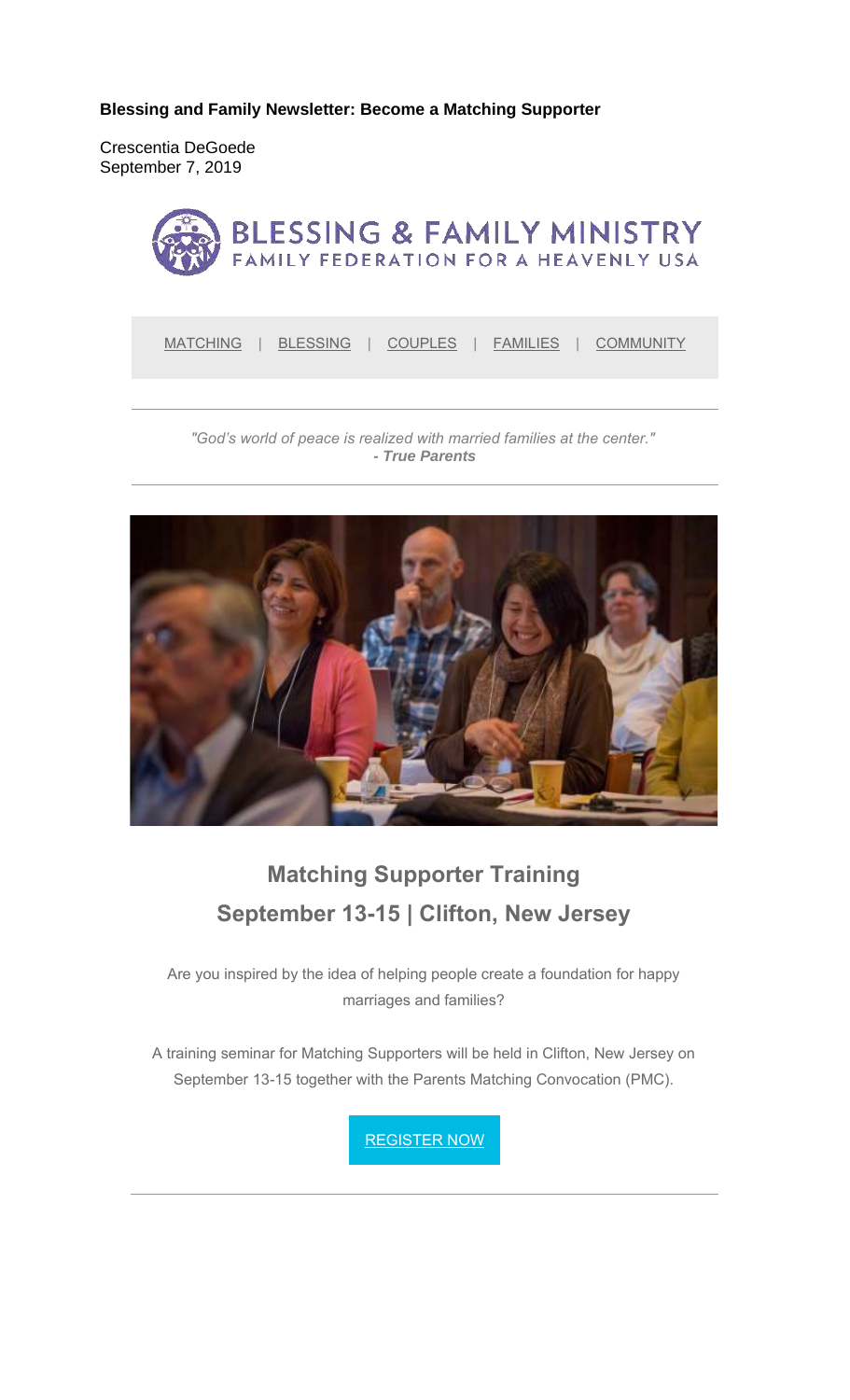

### **National Parents Matching Convocation**

#### Sept. 13–14

Don't miss this chance to be part of the National PMC happening next weekend in Clifton, New Jersey!





## **Webinar: Talking Matching With Your Kids**

#### Sept. 19 at 9PM (EST)

How do you discuss the matching process and the Blessing with your children? Join us to hear about how to start the conversation and keep it going throughout your child's life. We will be interviewing some parents who have successfully navigagted these waters.

**REGISTER** 



### **High Noon Summit in New Jersey**

#### September 28

This will be a great opportunity to learn about healthy intimacy and connect with the vision of a porn-free world of sexual integrity. Join us for informative presentations, moving testimonies, and connecting with others!

REGISTER TODAY